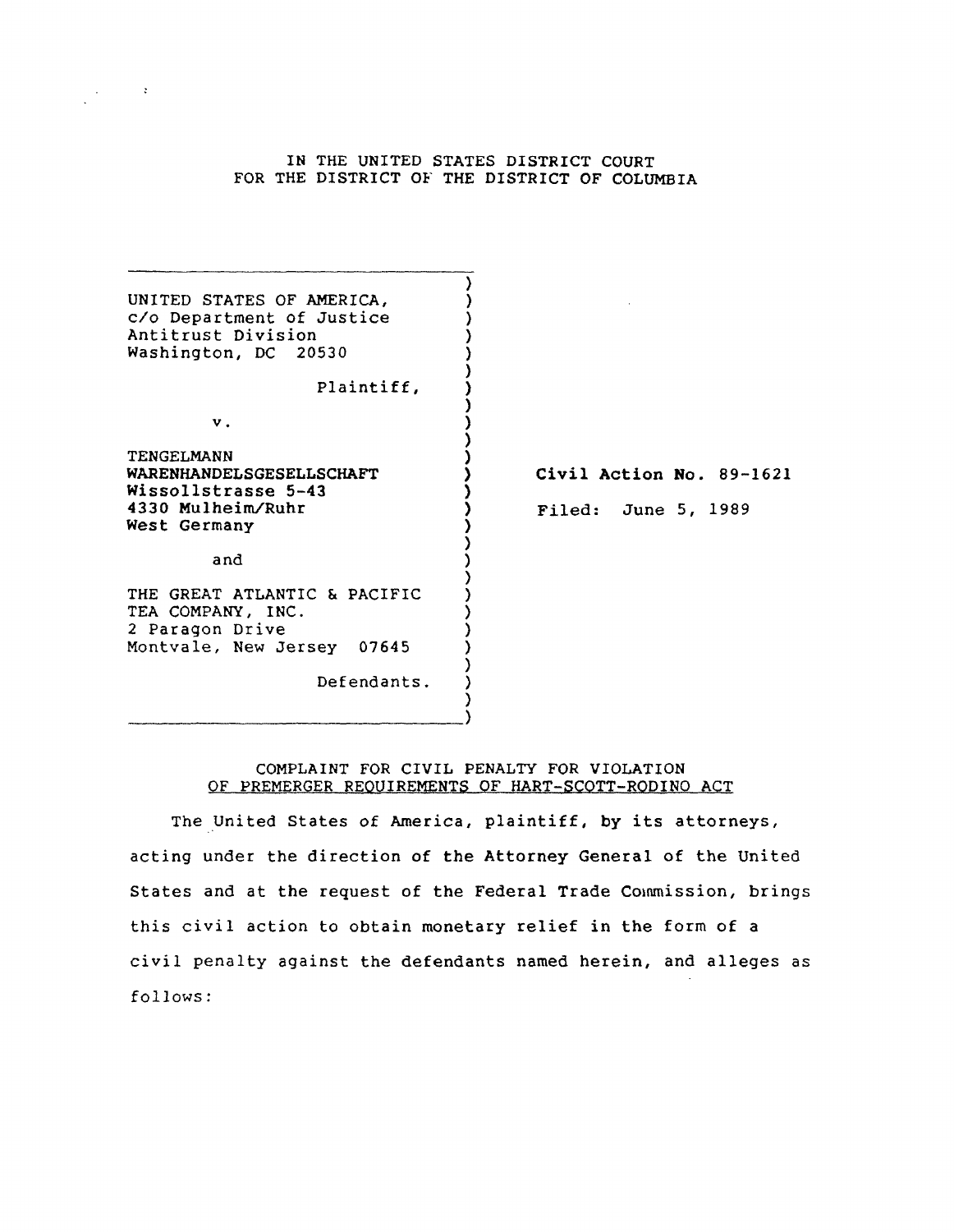## JURISDICTION AND VENUE

1. This Complaint is filed and these proceedings are instituted under Section 7Aof the Clayton Act, 15 U.S.C. § 18a, commonly known as the Hart-Scott-Rodino Antitrust Improvements Act of 1976 ("Hart-Scott-Rodino Act"), to recover a civil penalty for violation of the Hart-Scott-Rodino Act.

2. This Court has jurisdiction over the defendants and over the subject matter of this action pursuant to 15 U.S.C.  $\S$  18a(g) and 28 U.S.C. §§ 1331, 1337, **1345 and** 1355.

3. Venue is properly based in this District under 28 U.S.C. §§ 1391(b), 1391{c), 1391(d) and 1395(a); and 15 U.S.C. § 22. Venue in this District is also proper by virtue of defendants' consent to the maintenance of this action and entry of Final Judgment in this District, as provided in the Stipulation relating hereto.

## II.

# THE DEFENDANTS

4. The Great Atlantic & Pacific Tea Company, Inc. ("A&P") is made a defendant herein. A&P is incorporated in the State of Maryland. Its principal executive offices are located at 2 Paragon Drive, Montvale, New Jersey 07645. A&P operates retail food stores and other facilities in approximately 26 states and the District of Columbia.

 $- 2 -$ 

I.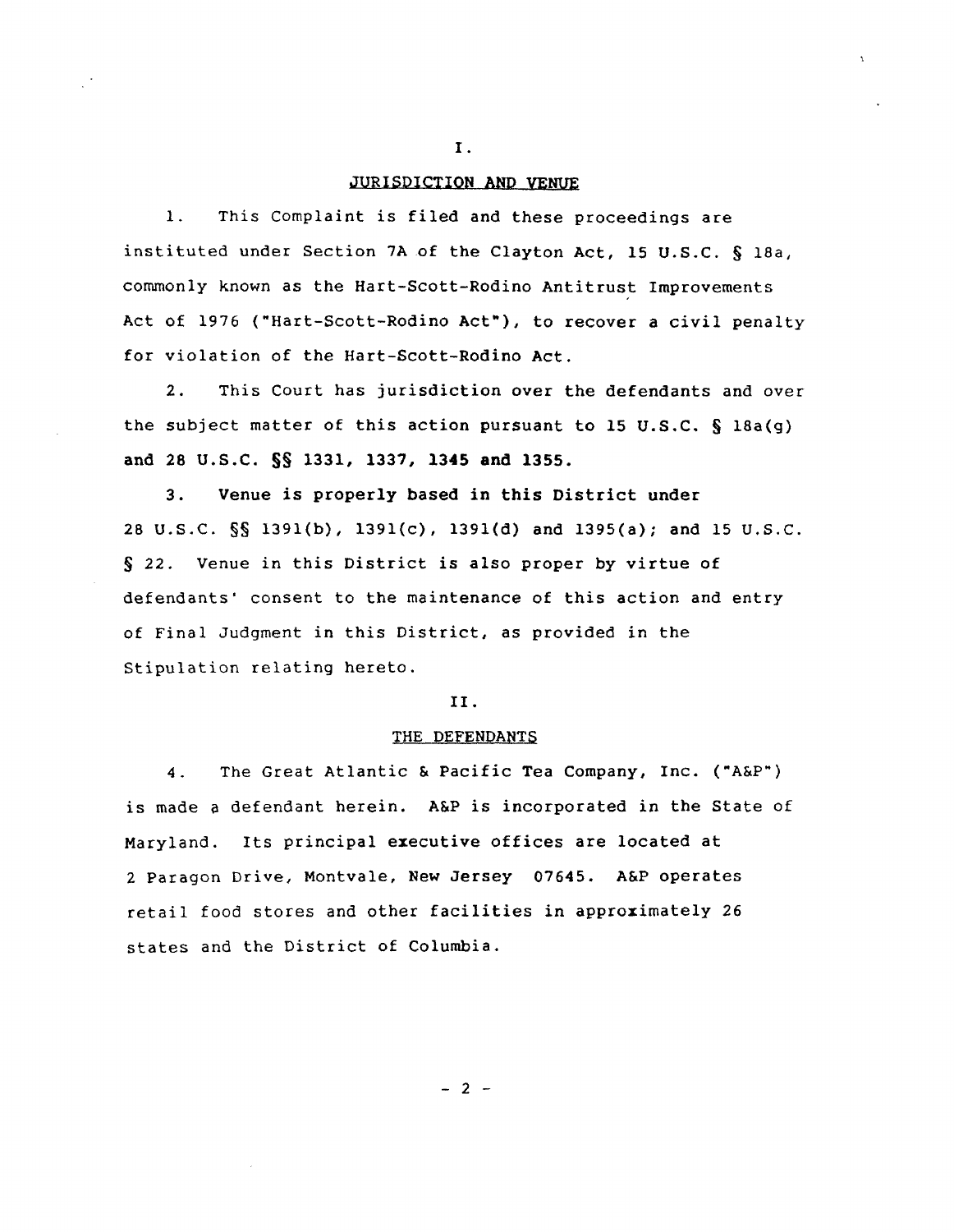5. Tengelmann Warenhandelsgesellschaft ("Tengelmann") is made a defendant herein. Tengelmann is a partnership organized under the laws of West Germany. Its business offices are located at Wissollstrasse 5-43, 4330 Mulheim/Ruhr, West Germany. At all times pertinent to this proceeding, Tengelmann'has been the ultimate parent entity of A&P.

 $\mathbb{R}^{n \times n}$ 

### III.

# WALDBAUM, INC.

6. Waldbaum, Inc. ("Waldbaum's") is incorporated in the State of New York. Its principal executive offices are located at Hemlock Street and Boulevard Avenue, Central Islip, New York 11722. Waldbaum's operates retail food stores in the states of New York, Connecticut and Massachusetts. Waldbaum's was a competitor of defendant A&P in 1986.

## IV.

## VIOLATION ALLEGED

7. The Hart-Scott-Rodino Act, 15 U.S.C. § 18a, prohibits certain acquisitions of voting securities or assets until a notification has been filed with the Department of Justice and the Federal Trade Commission and a waiting period has expired.

8. Each of the defendants presently has, and in 1986 had, sales or assets at or above the \$100 million threshold established by Section (a) of the Hart-Scott-Rodino Act, 15 U.S.C. § 18a(a), for companies acquiring the voting securities of other companies.

 $-3 -$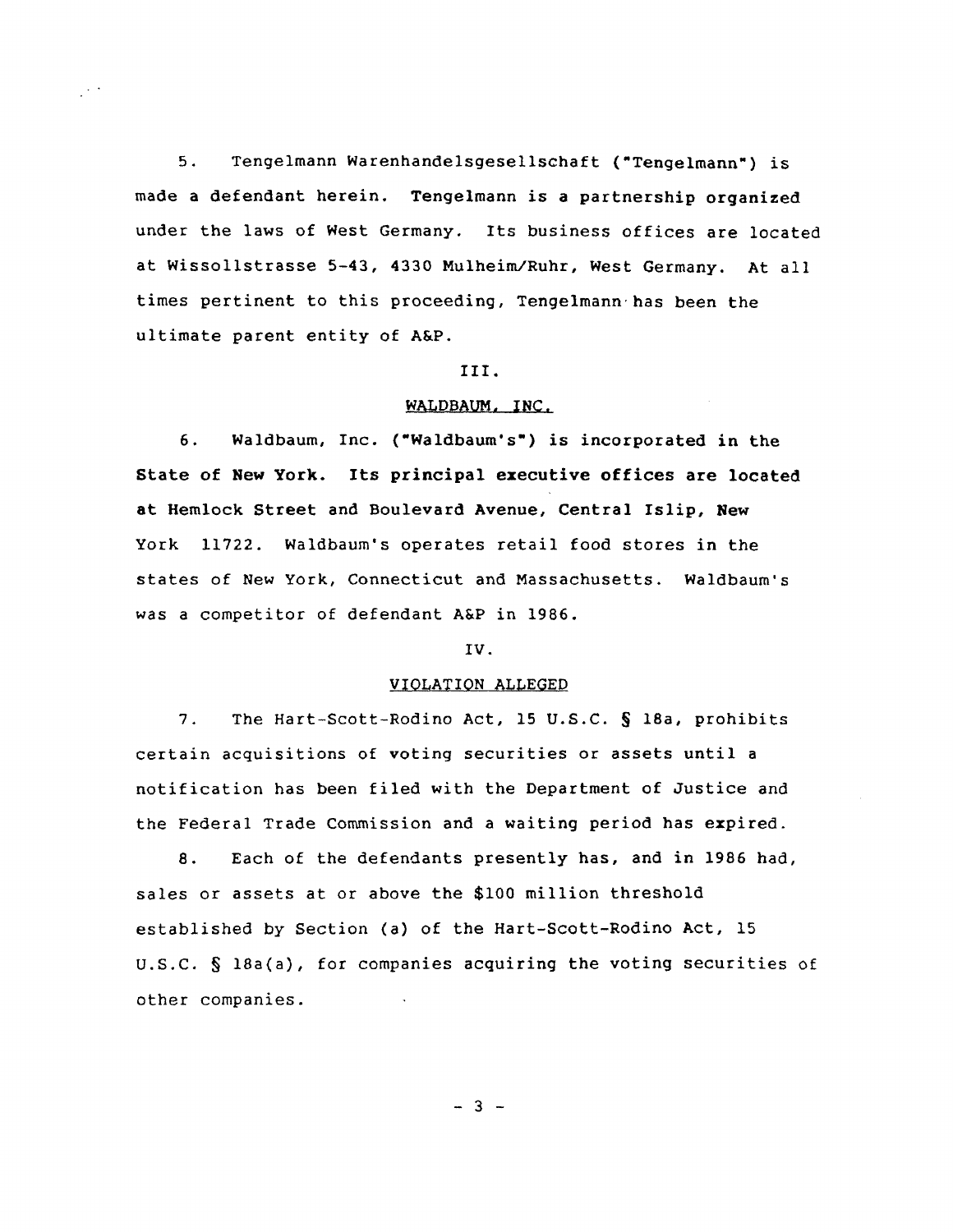9. Waldbaum's presently has, and in 1986 had, sales or assets at or above the \$10 million threshold established by Section (a) of the Hart-Scott-Rodino Act, 15 U.S.C. § 18a(a), for non-manufacturing companies whose voting securities are being acquired.

10. On or about November 26, 1986, defendants acquired approximately 54.7\ of Waldbaum's voting securities held by approximately 32 members of the Waldbaum family. The price paid far exceeded \$15 million. On November 28, 1986, defendants mounted a tender offer for the remaining voting securities. The tender offer expired on December 29, 1986, and on the following day, A&P acquired the tendered securities.

11. Both A&P and Waldbaum's at all times pertinent to this proceeding have been engaged in commerce, or in activities affecting commerce, within the meaning of Section (a)(l) of the Hart-Scott-Rodino Act, 15 U.S.C. § 18a(a)(1).

12. The acquisition of Waldbaum's was structured through a general partnership comprising A&P and five members of the Waldbaum family.

13. The partnership was created for the purpose of avoiding the obligation to comply with the notification and waiting period requirements of the Hart-Scott-Rodino Act. The substance of the transaction involving the partnership was that of an acquisition by defendants of Waldbaum's.

14. The Hart-Scott-Rodino Act and regulations promulgated thereunder, 16 C.F.R.  $\S$  800  $et$   $set$   $eq.$ , required Tengelmann, as the

 $- 4 -$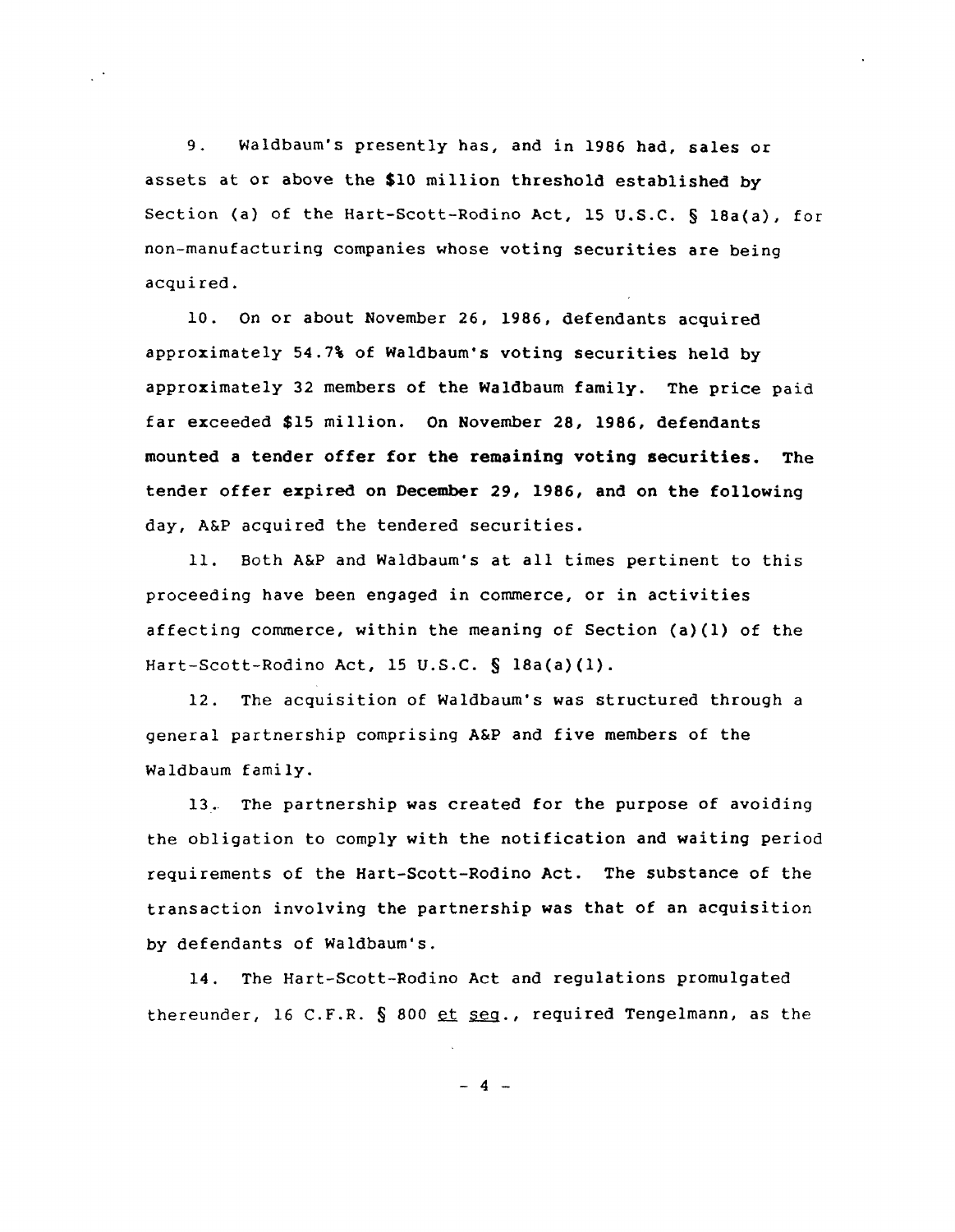ultimate parent entity of A&P, or A&P, as an entity included within Tengelmann and authorized by Tengelmann to file on Tengelmann's behalf, to file a notification and to observe a waiting period before acquiring an aggregate amount of voting securities of Waldbaum's in excess of \$15 million.

15. Defendants did not comply with the notification and waiting period requirements of the Act before making the acquisitions described in Paragraph 10 above.

16. On November 3, 1988, Tengelmann submitted a notification and report form under the Hart-Scott-Rodino Act in connection with the acquisition of Waldbaum's. The Hart-Scott-Rodino Act waiting period relating to that filing expired on November 18, 1988.

17. Defendants were continuously in violation of the Hart-Scott-Rodino Act during the period November 26, 1986, through November 18, 1988.

18. Section (g)(l) of the Hart-Scott-Rodino Act, 15 U.S.C. § 18a(g)(1), provides that any person who fails to comply with the Act shall be liable to the United States for a civil penalty of not more than \$10,000 for each day during which such person is in violation of the Act.

# V.

### PRAYER

WHEREFORE, Plaintiff prays that this Court:

1. Adjudge and decree that defendants' purchases of voting securities of Waldbaum's were in violation of the

 $- 5 -$